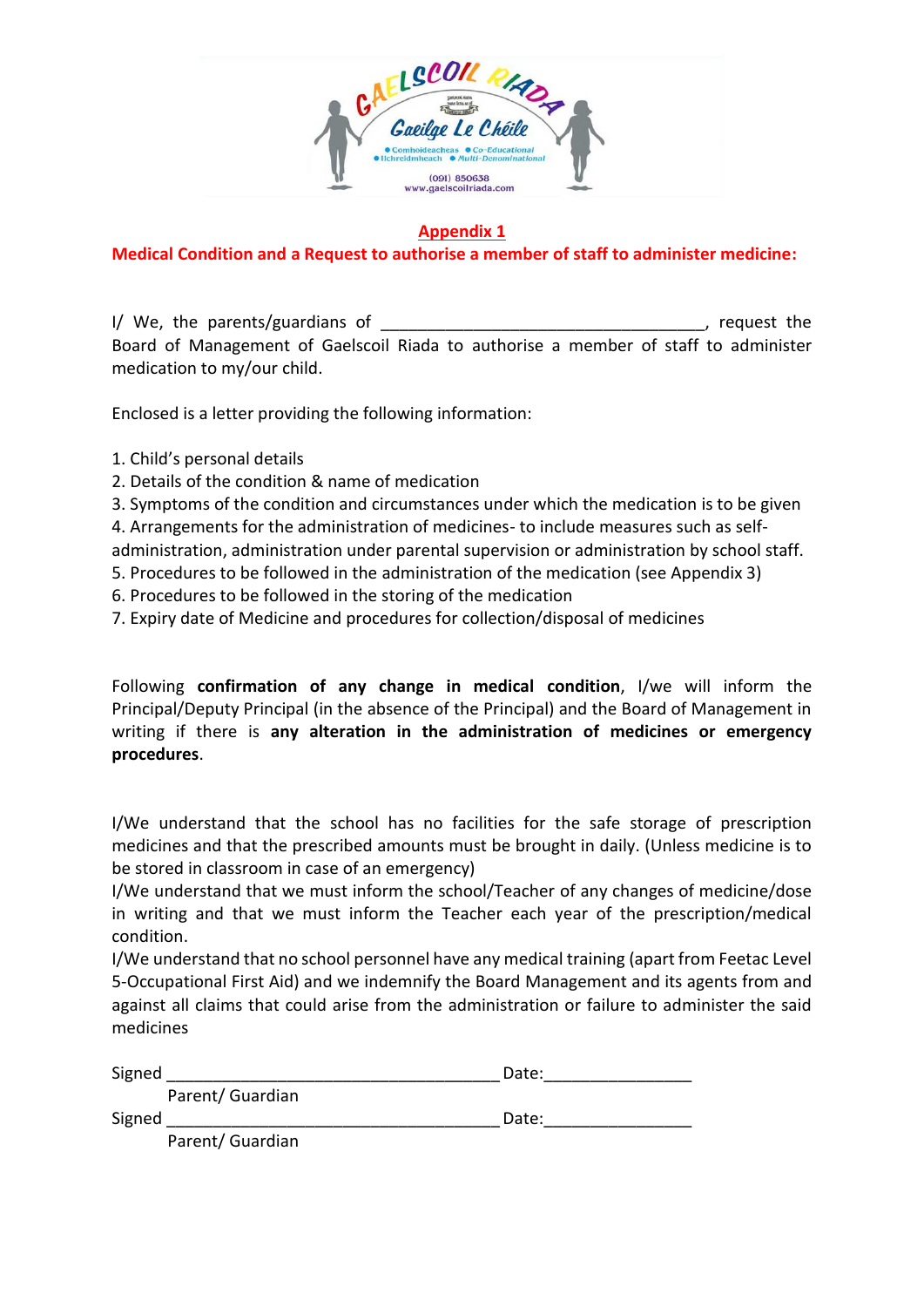

# **Appendix 2**

# **Allergy Details**

| Type of Allergy:                          |  |
|-------------------------------------------|--|
| <b>Reaction Level:</b>                    |  |
| Medication:                               |  |
| Storage details:                          |  |
| Dosage required:                          |  |
| Administration Procedure (When, Why, How) |  |
|                                           |  |
|                                           |  |
|                                           |  |
|                                           |  |
|                                           |  |
|                                           |  |
| Date:                                     |  |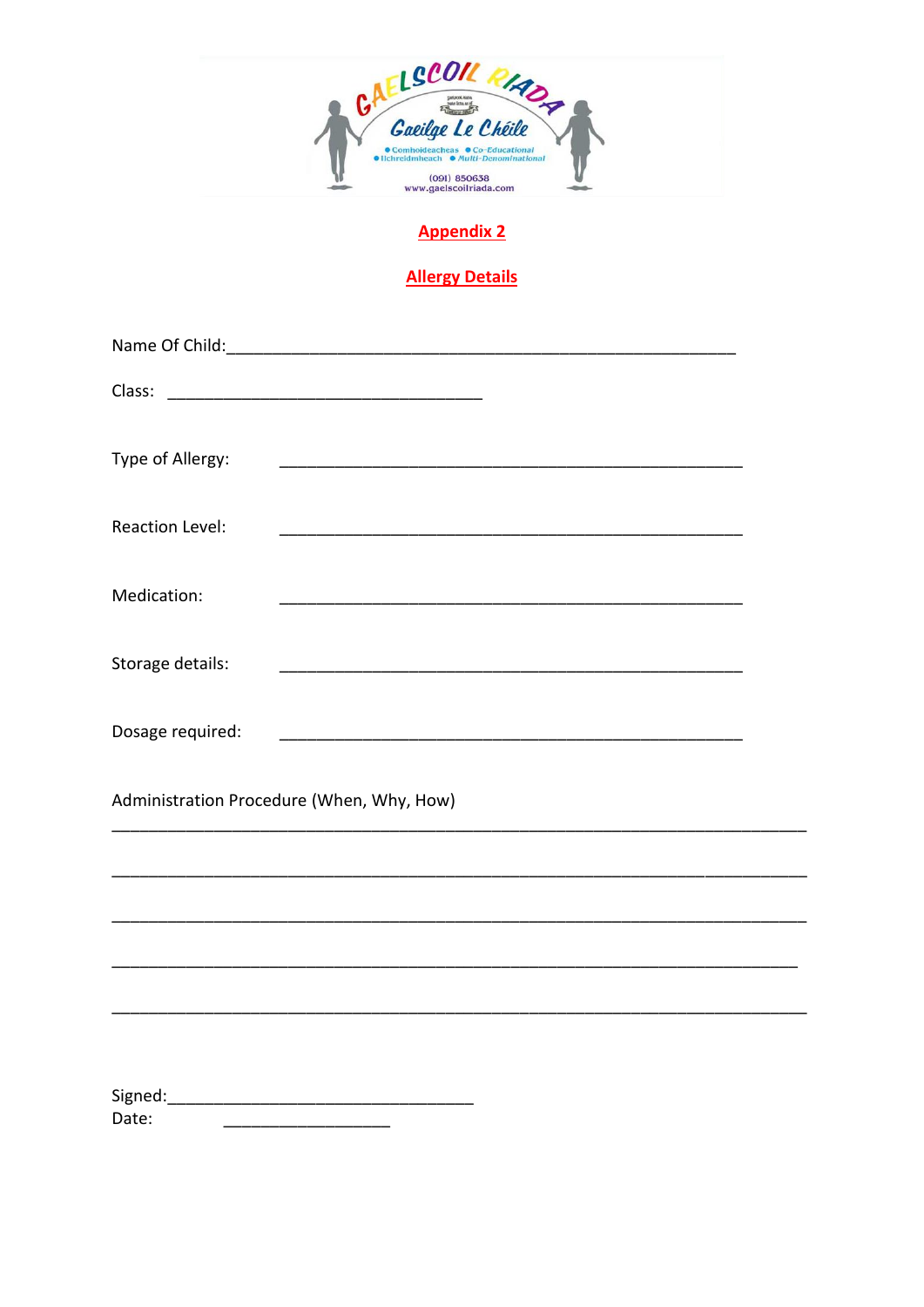

### **Appendix 3 Symptoms & Procedures**

In the event of \_\_\_\_\_\_\_\_\_\_\_\_\_\_ displaying any symptoms of his medical condition

\_\_\_\_\_\_\_\_\_\_\_\_\_\_\_, the following procedures should be followed:

Symptoms:

| the contract of the contract of the contract of the contract of the contract of                                                                                                                                                      |
|--------------------------------------------------------------------------------------------------------------------------------------------------------------------------------------------------------------------------------------|
|                                                                                                                                                                                                                                      |
|                                                                                                                                                                                                                                      |
| <u> 1989 - Johann Barn, mars an t-Amerikaansk politiker (</u>                                                                                                                                                                        |
| <u> 1980 - Jan Samuel Barbara, margaret e populazion del control del control del control del control de la control de la control de la control de la control de la control de la control de la control de la control de la contr</u> |
|                                                                                                                                                                                                                                      |
|                                                                                                                                                                                                                                      |

#### Procedure:

| <u> 1989 - Johann Barn, mars eta bainar eta baina eta baina eta baina eta baina eta baina eta baina eta baina e</u> |  |  |
|---------------------------------------------------------------------------------------------------------------------|--|--|
|                                                                                                                     |  |  |
|                                                                                                                     |  |  |
|                                                                                                                     |  |  |
|                                                                                                                     |  |  |

<u> 1989 - Johann Stoff, amerikansk politiker (d. 1989)</u>

#### *To include:*

- *Dial 999 and call emergency services.*
- *Contact Parents*

#### *Further Details:*

*Signed:\_\_\_\_\_\_\_\_\_\_\_\_\_\_\_\_\_\_\_\_\_\_\_\_\_\_\_\_\_\_\_ Date:\_\_\_\_\_\_\_\_\_\_\_\_\_\_*